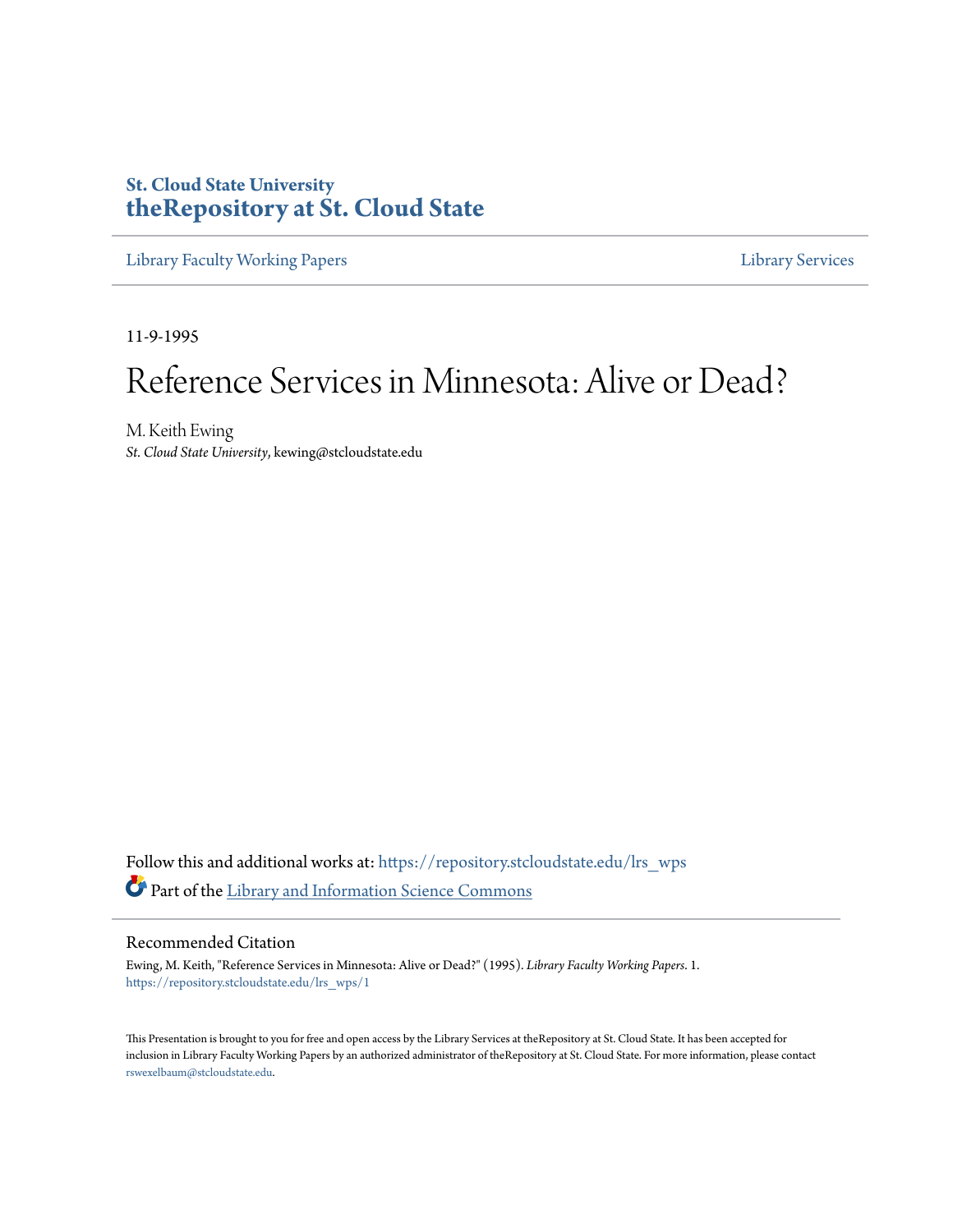## **Reference Services in Minnesota: Alive or Dead?**

### **A Minitex Reference Conference**

### **Keith Ewing**

Let's be honest--traditional academic reference services, at least in publicly funded institutions of higher education, are dead. If the politics of reductionism, of cost efficiency, don't pull the plug on a lingering death, then the dislocation brought by the rapidly evolving digital world will. The transformation of libraries from print and place to bytes and space requires new definitions (new definitions that we are all struggling to develop, but which may not be possible by our generation--we are too rooted, cling too tenaciously, to our traditions to articulate a viable future). Most of us never anticipated that we might become, like so many other professions that arose at the end of the 19th century, obsolete.

The tools of traditional reference services, the catalogs, indexes, abstracts, and bibliographies, were largely developed by bibliophiles, the predecessors of librarians, or by librarians. Even many of the computer resources we use, our online public access catalogs and database versions of indexes, are modeled upon previous library print predecessors. Many of the new tools we are using, e.g., Webcrawler, InfoSeek, and Excite, are familiar yet different; others, e.g., Yahoo, are similar but are unable to fulfill our expectations. Reference librarians are adapting to these tools and often creating interim tools, but the relationship is uncomfortable. OCLCs InterCat project has come too late and is too oriented toward traditional monographic and serial formats to be useful in identifying the more discrete intellectual artifacts encouraged by the Net. There are already more intellectual artifacts on the Net than in any individual library or regional group of libraries (including all the libraries covered by Minitex), but not necessarily more intellectual value. This lack of intellectual depth combined with the dynamic nature of many Internet, especially hypertext, documents (dynamic with respect to content and location) requires mediation. But mediation will more likely come in the form of programmable knowbots, personal information harvesters, the prototypes of which are already appearing on the Net, rather than reference librarians.

Many of us will point to the handouts we create to instruct a user how to access the Net, or the traditional pathfinders on how to find information in the library on international marketing, or point to the newer resources we are creating, the "webliographies" that are electronic versions of pathfinders to show that librarians still perform a valuable role. Others will point to our library instruction programs and how much time we reference librarians spend with individuals instructing them in the use of this or that tool. But do our 50 minute instruction sessions really help the students? Do we help the students to navigate through the jungle of information tools or better filter the deluge of information? Or do we heighten their expectations and increase their frustration? It seems rather that we have devised these tools to compensate for the inadequacies of the system in which we work rather than change the system. No matter how much effort librarians put into creating pathfinders or providing instruction, we probably have little long term impact, or impact comensurate with the effort, on the majority of students. (Is the "system" really so large, so taken a life of its own, that individual librarians are unable to effect change?) Many more will point to the valid questions put forward by scholars who believe that scholarship will not advance without a stable, fixed intellectual record. Maybe scholarship will change, become more dynamic, just as libraries are changing and education is changing. Change rarely comes from within a community, and the change we are experiencing in libraries is largely coming from without.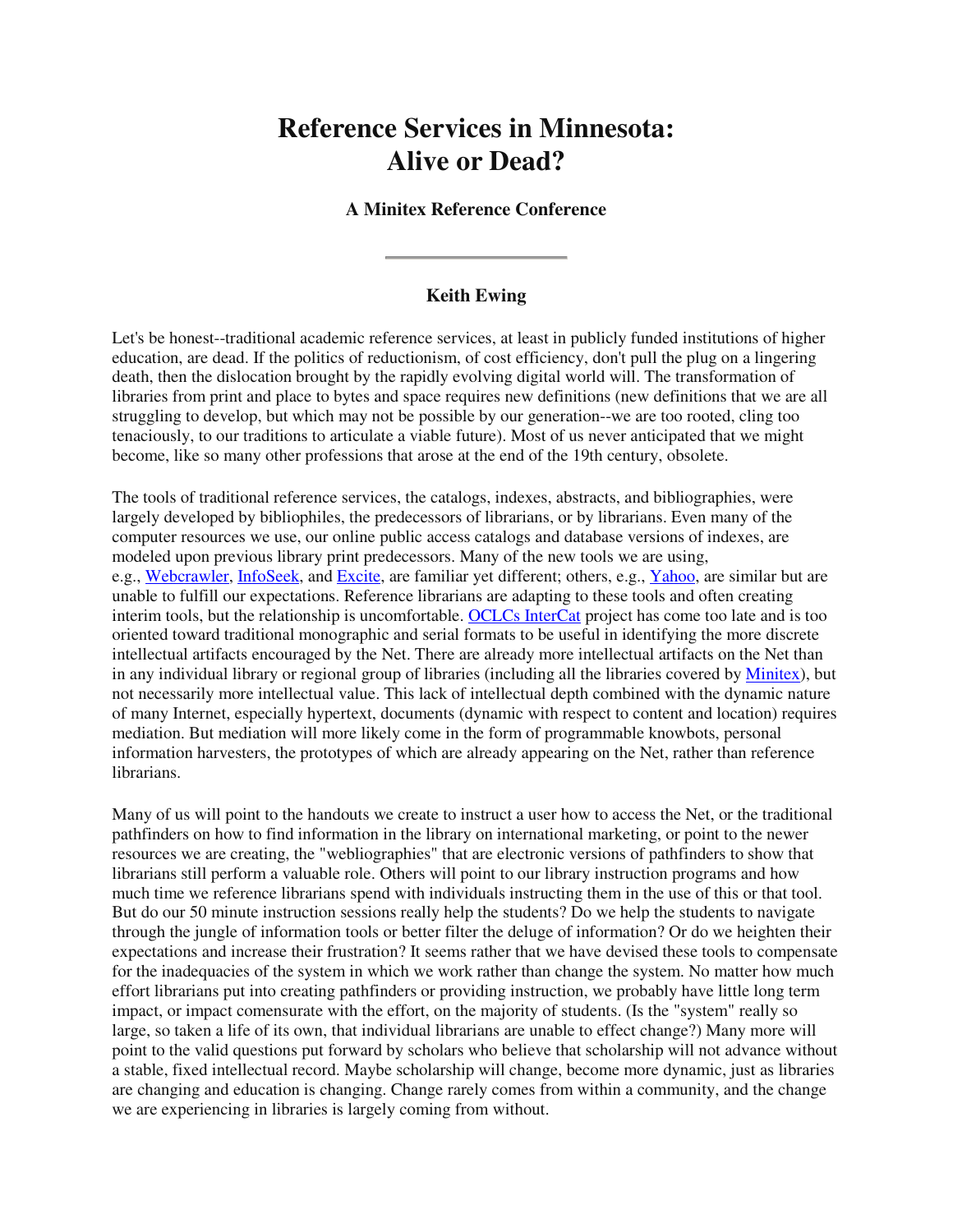Information technologies are only a symptom of larger changes swirling about us. Traditional education is being challenged, the validity of its outcomes, rightly or wrongly, are being questioned. Many of us in public higher education are already trying to cope with the problems of serving non-traditional, dynamic, populations. In the past, we expected those students to use the library and it resources and services in the same ways that traditional, on-campus students did. Except, now instruction is delivered to the individual (rather than the individual coming to the instruction) and the individual can be as far removed as Warroad, or Terlingua (Texas) or Port Elizabeth (South Africa). Institutional libraries have not been removed from the process of providing and delivering resources and facilities in support of learning, they've been forgotten. The responsibilities have been passed on to others, to local public libraries or other academic libraries who may not have the resources to support unaffiliated students. Computer centers are beginning to step in, not because they recognize an opportunity, but because others are seeing what City University and Athena University are doing to distribute accredited degree programs from siteless institutions. Email has largely replaced snail mail for the delivery of course materials and to facilitate communication between student and instructor (except for the delviery of video-taped lectures or support material); listserv conferences are offering some degree of student-to-student and student-to-mentor interactivity; multi-user domains (MUDs and affiliated MOOs and WOOs) are now entering, and with their multi-threaded conversations are creating a new type of interaction and a new grammar of discourse. Limited applications of desktop videoconferencing are appearing, reducing dependence upon interactive television. Virtual "classrooms" or academic forums where scholar/menotrs interact with students (not radically different from the real world interactions of scholarly communities that preceded the development of universities--e.g., the rise of the University of Bologna nearly 700 years ago--except that students will "travel" to interact virtually) are also appearing, operating much like small tutorials.

The learning environment of the not too distant future could well be constructed around these delivery mechanisms, providing educational opportunities for people without regard to time or place. Indeed the whole educational enterprise may be reduced to a group of administrators, systems engineers and programmers, instructional and graphic designers, and, if we're fortunate, a few information specialists who work with content specialists (scholars) to develop and produce educational environments with learning opportunities (curricular packages) and scholarly resources (hypertextualized multi-media texts and scholarly environments) that could be distributed to students anywhere. Other instructors/tutors would be available to provide individualized support and direction, but the service would be entrepreneurial. "Students" will not so much "receive instruction" as pursue interactive opportunities to construct collaborative projects. The educational enterprise will negotiate licenses and copyright to access or distribute access to registered clients, "members of the academic community." This is already happening, and the educational enterprises that are implementing this scenario are determining the direction and content of the discussion. While there is no mention of the "library" in this scenario, there may be a continued role, but it will operate as an archive, with "librarians" relegated to preserving, stabilizing, or digitizing the crumbling artifacts of a prior time.

And how will the information needs of "students" be fulfilled? They will have their information knowbot, perhaps a virtual reality agent called the "librarian" (with a nod to Neal Stephenson), who will "know" the "student," that is, have some understanding of the reading level, knowledge base, and capabilities of the "student." The student will "negotiate" a query with the agent (determine the parameters of the harvest), perhaps the use of metaphors in Abkhazian or the historical development of computer mediated communication. The agent will then go off to seek the required information; it may search a profile of set locations, including the distribution site from the educational environment where an account is maintained and where licenses and copyrights for access have been cleared, or distribution sites for which the "student" has paid personal access rights; or it may search globally. It may interact with other agents and brokers. The agent will format a list of potential resources (a "bibliography") if that was the set parameter, or it may provide an "answer" (What was the dollar amount spent on child care in Minnesota in 1996?). From the list, the "student" will connect to the retrieved information. (Will the "student" discern that the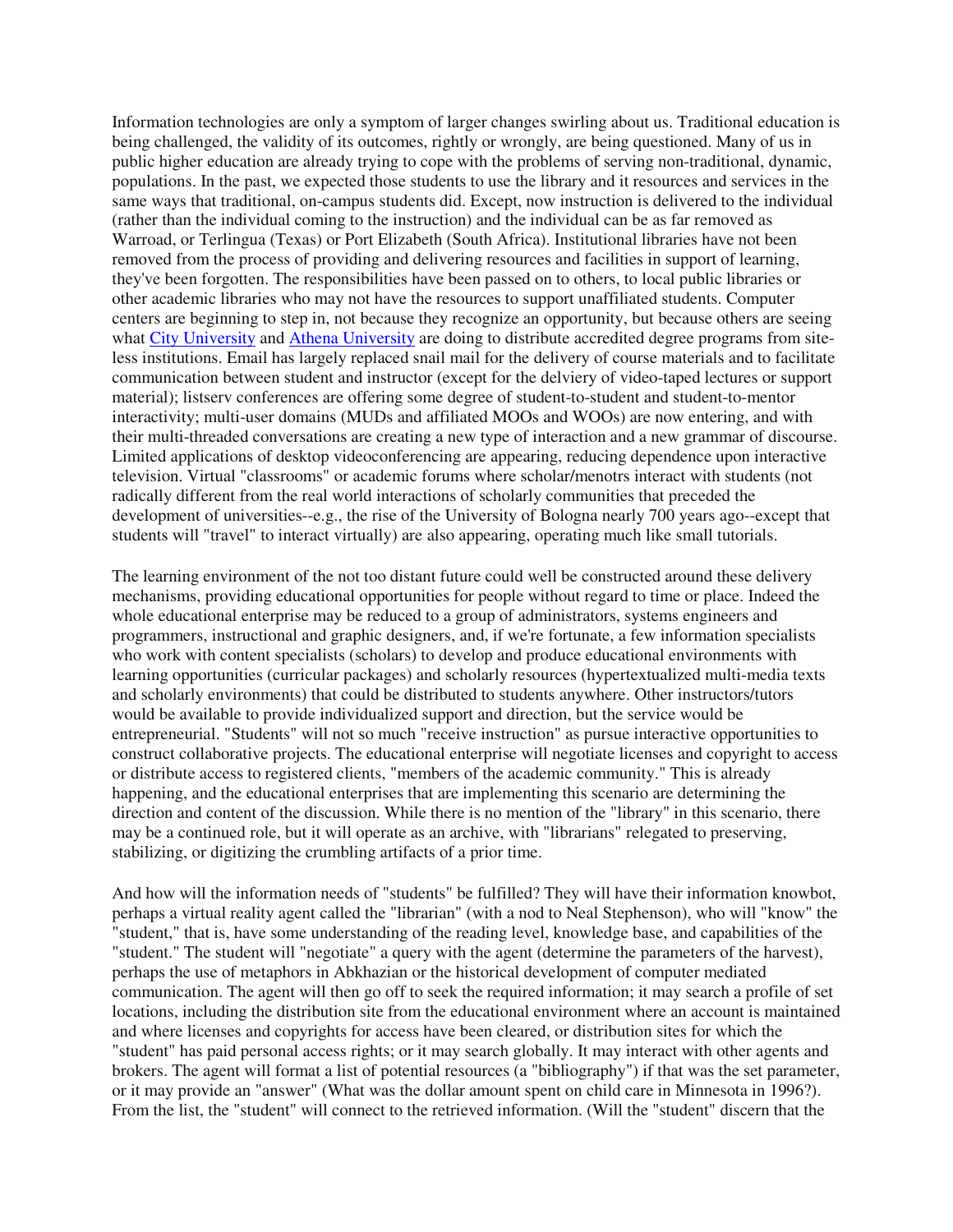"librarian" is merely an artificial construct in cyberspace--will the "student" care?) The student probably won't know (or need to know) from where the information comes (although the agent could probably provide that information). The entire nature of "fixity" in scholarly publication (of "place") will need to be rethought with dynamic, annotated, networked publications. Retrieval of designated resources and required applications may be allowed to the "student"as a result of membership in a group (the educational environment, the state), or because of independent contracts arranged by the "student," or (in a world viewed through rose tinted glasses) because it's free. "Students," and everyone else in the data stream, will no longer have to learn the arcane language of network addressing (URLs, URNs, IPs, etc.).

Is this scenario so really unrealistic? Many people outside the library profession believe, including many of the cultural commentators (it is unfair to call them technophobes, because many of them are not) who are concerned about the social, economic, and ethical implications of this scenario, believe it is highly probable. Reference librarians are pretty good at what they do, but, as Peter Drucker once said, there is nothing worse worse than being the best at doing something that doesn't need to be done.

The scenarios described above haven't been created by librarians and seldom include librarians. They are being dreamed by futurists and science fiction (cyberpunk) authors and being developed by systems and computer engineers. They are promoted and hyped by journalists writing for Time, Newsweek, the New York Times, the Sacramento Bee. Legislators, civic leaders, academic administrators, social pundits, and the general public accept the scenarios, not as possible but as probable. The absence of libraries from the issues of information access and distribution in the electronic environment does not appear to be a concern. Those who are concerned about the increasing incursion of technology, who continually point to technology's unpredictable and potentially negative effects are often "beyond the pale of serious consideration," (Tom Maddox, Wilson Quarterly 18:29-36 1994) and are unable to stop (although they may influence) the inexorable changes brought about by technology.

Many of the comments Bob and I included in our original article have been posed by others, from outside our profession. They weren't posited as the result of any scholarly inquiry into what possible roles libraries will have in the future. There are principles, "reality checks," which we use to guide our actions and even our thinking, whose value lies less in their abstract "truth value" than in their ability to help us accomplish things of value. Our intent was to present a "diabolic advocacy of prejudices" (to borrow a phrase from Hunter Kevil--posted on cristal-ed, 3 Nov 1995) to serve as a stimulus to discussion, and hope to avoid unproductive "religious wars."

The ASIS Mid-year conference (to be held in San Diego next May) is focusing its discussion on the digital revolution, a revolution that will profoundly alter not only the way libraries and education conduct business and provide services, but has the potential to profoundly alter the way societies function at the personal, local, and global level. It seeks to discuss (and probably not answer) what it means to participate in this revolution; it also seeks to discuss what it means to ignore it. We shouldn't seek ways to postpone or manage the future; we should accept that the methods of information distribution and use have and are changing and seek ways to create the future. Greg Farrington (Dean of the School of Engineering at the University of Pennsylvania; at the LITA/ACRL President's Program at ALA/Chicago 1995) exhorted the audience to "prepare for change whose form is uncertain but whose inevitability is sure, by rushing out and (at least) pretending to lead it."

We welcome all rebuttals to our idiocy, along with other comments.